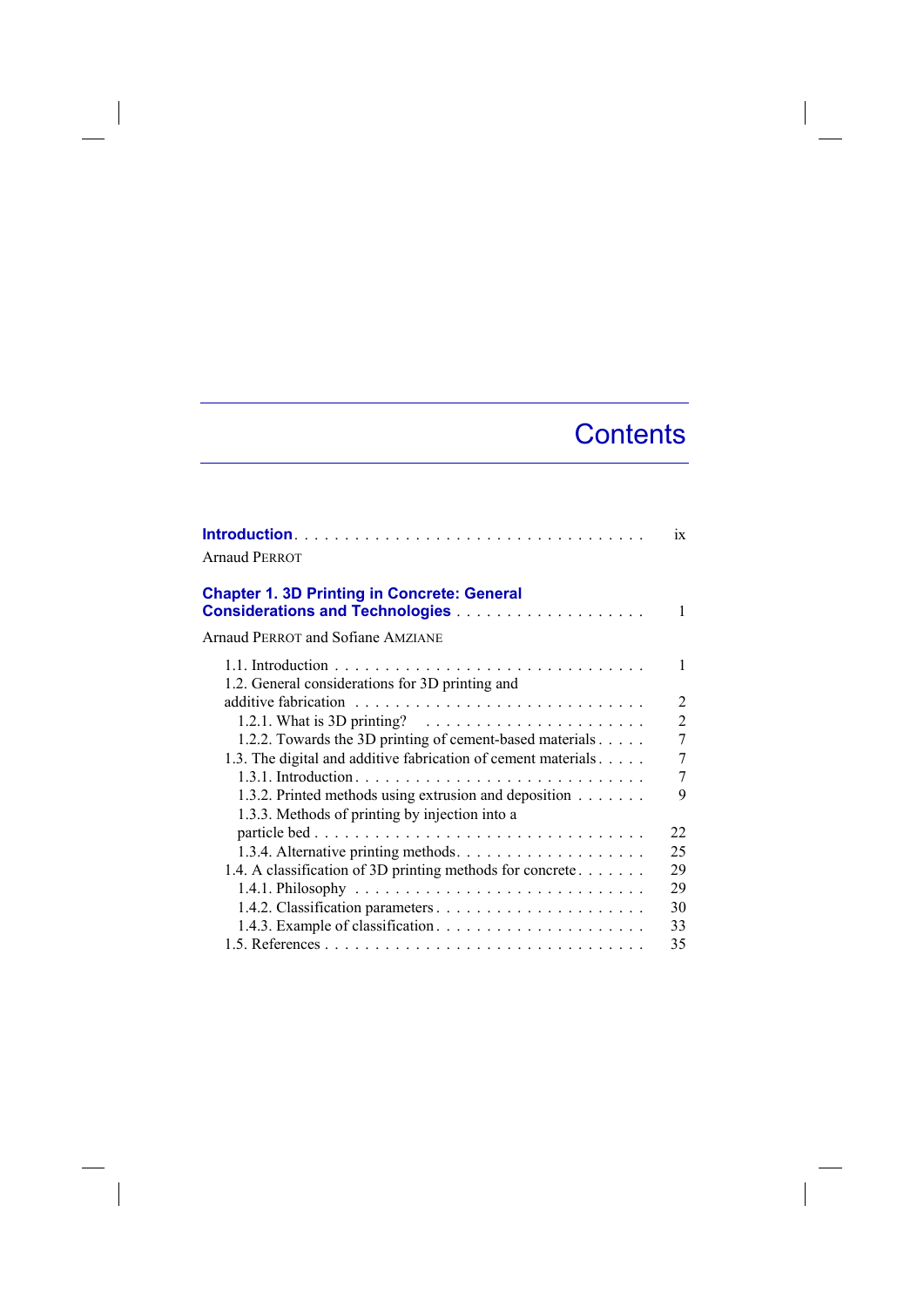$\overline{\phantom{a}}$ 

 $\overline{\phantom{a}}$ 

| <b>Chapter 2. 3D Printing in Concrete: Techniques for</b>                                                     | 41       |
|---------------------------------------------------------------------------------------------------------------|----------|
| Arnaud PERROT and Damien RANGEARD                                                                             |          |
| 2.2. Breakdown of the process into stages                                                                     | 41<br>43 |
| 2.3. Behavior during the fresh state and the printing stage<br>2.3.1. Rheology of cement-based materials      | 46<br>46 |
|                                                                                                               | 52<br>54 |
| 2.3.4. Stability of an elemental layer during deposition<br>2.3.5. Overall stability of the printed structure | 56       |
| in a wet state<br>2.4. Other problems occurring during concrete                                               | 58       |
| 2.4.1. Elastic deformation and accuracy                                                                       | 62       |
| 2.4.2. Shrinkage and cracking during drying.                                                                  | 62<br>63 |
| 2.4.3. Bonding between layers – weakness at                                                                   | 65       |
|                                                                                                               | 66       |
|                                                                                                               | 67<br>68 |
| <b>Chapter 3. 3D Printing by Selective Binding in</b><br>a Particle Bed: Principles and Challenges            | 73       |
| Alexandre PIERRE and Arnaud PERROT                                                                            |          |
| 3.2. Classification of selective printing processes                                                           | 73       |
|                                                                                                               | 75<br>77 |
|                                                                                                               | 80       |
| 3.3. State of the art of selective printing and                                                               | 82       |
|                                                                                                               | 82<br>84 |
| 3.4.1. Selective cement activation and the effect                                                             | 84       |
| 3.4.2. Selective intrusion and penetration by                                                                 |          |
|                                                                                                               | 89       |

3.4.3. Towards modeling in 3D . . . . . . . . . . . . . . . . . . . . 94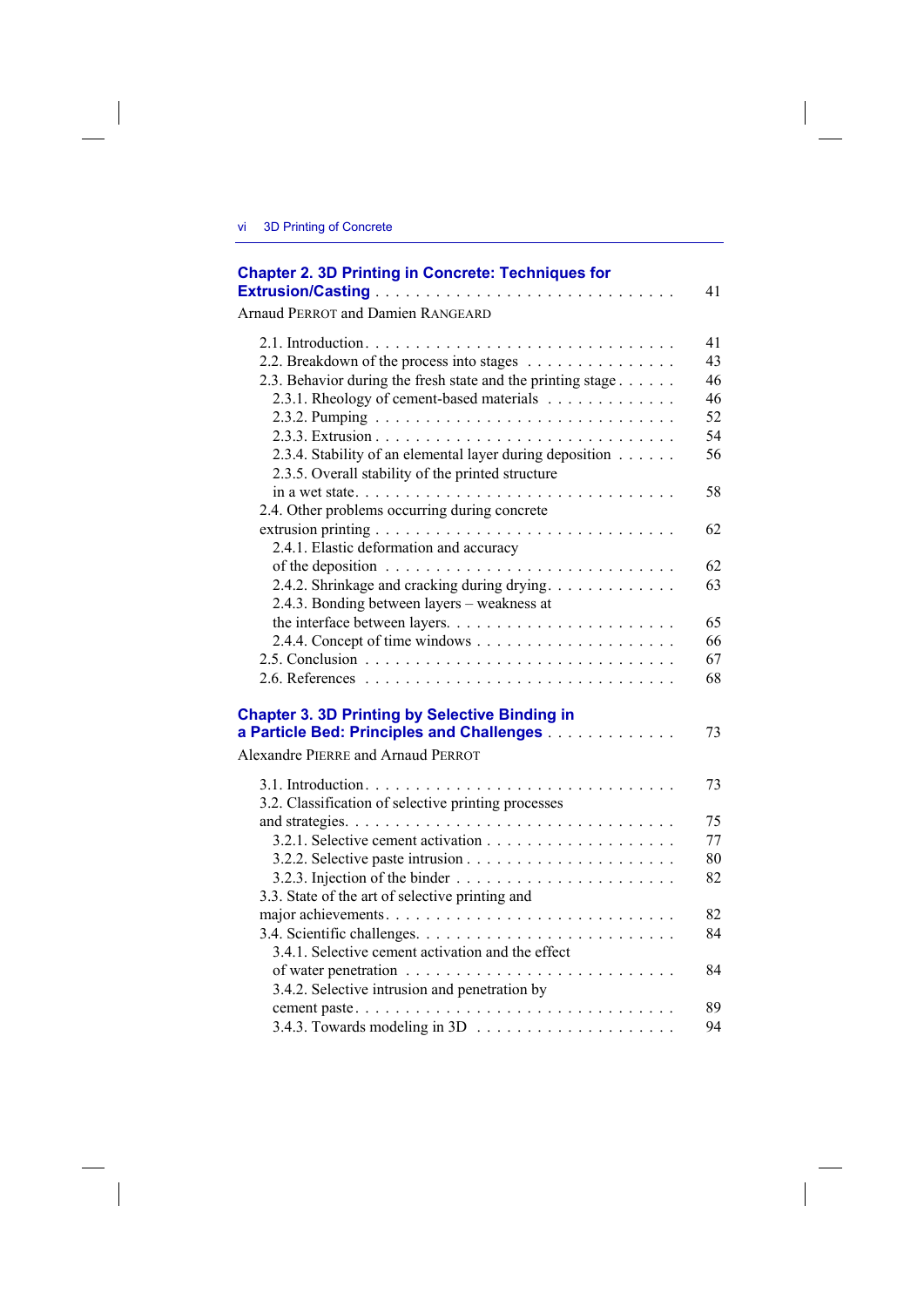| Contents | VII |
|----------|-----|
|          |     |

|                                                                                                                       | 96  |
|-----------------------------------------------------------------------------------------------------------------------|-----|
|                                                                                                                       | 96  |
| <b>Chapter 4. Mechanical Behavior of 3D Printed</b>                                                                   | 101 |
| Mohammed SONEBI, Sofiane AMZIANE and Arnaud PERROT                                                                    |     |
|                                                                                                                       | 101 |
| 4.2. Mechanical performance of the cement materials                                                                   |     |
| printed using the extrusion/deposition method<br>4.2.1. Effect of extrusion on the mechanical                         | 102 |
| characteristics of cement-based composites.                                                                           | 103 |
| 4.2.2. Mechanical behavior of 3D printed                                                                              |     |
| 4.3 Effects of the additive fabrication method on the                                                                 | 105 |
| mechanical behavior of cement-based materials<br>4.3.1. Printed concrete = anisotropic stratified                     | 116 |
|                                                                                                                       | 116 |
| 4.3.2. Effects of the printing process parameters                                                                     |     |
|                                                                                                                       | 116 |
| 4.4. Mechanical behavior obtained with other methods                                                                  |     |
| of 3D printing of cement-based materials                                                                              | 119 |
| 4.4.1. Production using robotic sliding castings                                                                      | 119 |
| 4.4.2. Printing using the method of injection                                                                         |     |
|                                                                                                                       | 119 |
|                                                                                                                       | 120 |
|                                                                                                                       | 121 |
|                                                                                                                       |     |
| <b>Chapter 5. 3D Printing with Concrete:</b>                                                                          | 125 |
| <b>Arnaud PERROT and Damien RANGEARD</b>                                                                              |     |
|                                                                                                                       |     |
| 5.2. Freedom of forms: architectural liberation                                                                       | 125 |
|                                                                                                                       | 126 |
| 5.2.1. 3D printing with concrete: a boon for architects?<br>5.2.2. Towards the creation of structures with            | 126 |
|                                                                                                                       | 128 |
| 5.2.3. Could 3D concrete printers go through a transition<br>similar to the transition from black and white to color? |     |
|                                                                                                                       | 130 |